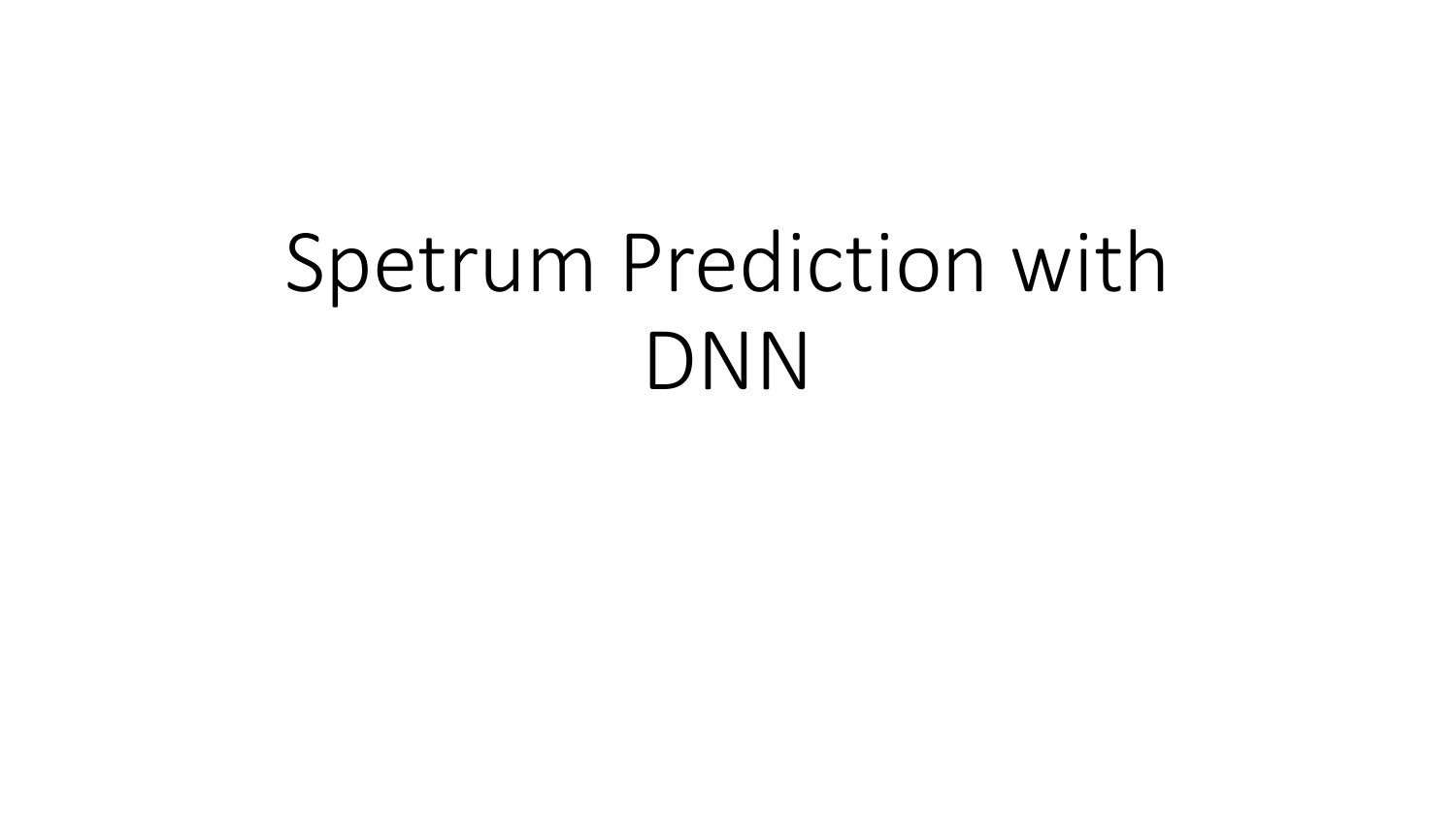### Machine learning

- We've briefly used machine learning twice now:
	- Use a decision tree to score an amino acid in a de novo sequence.
	- Combine multiple score features in database search.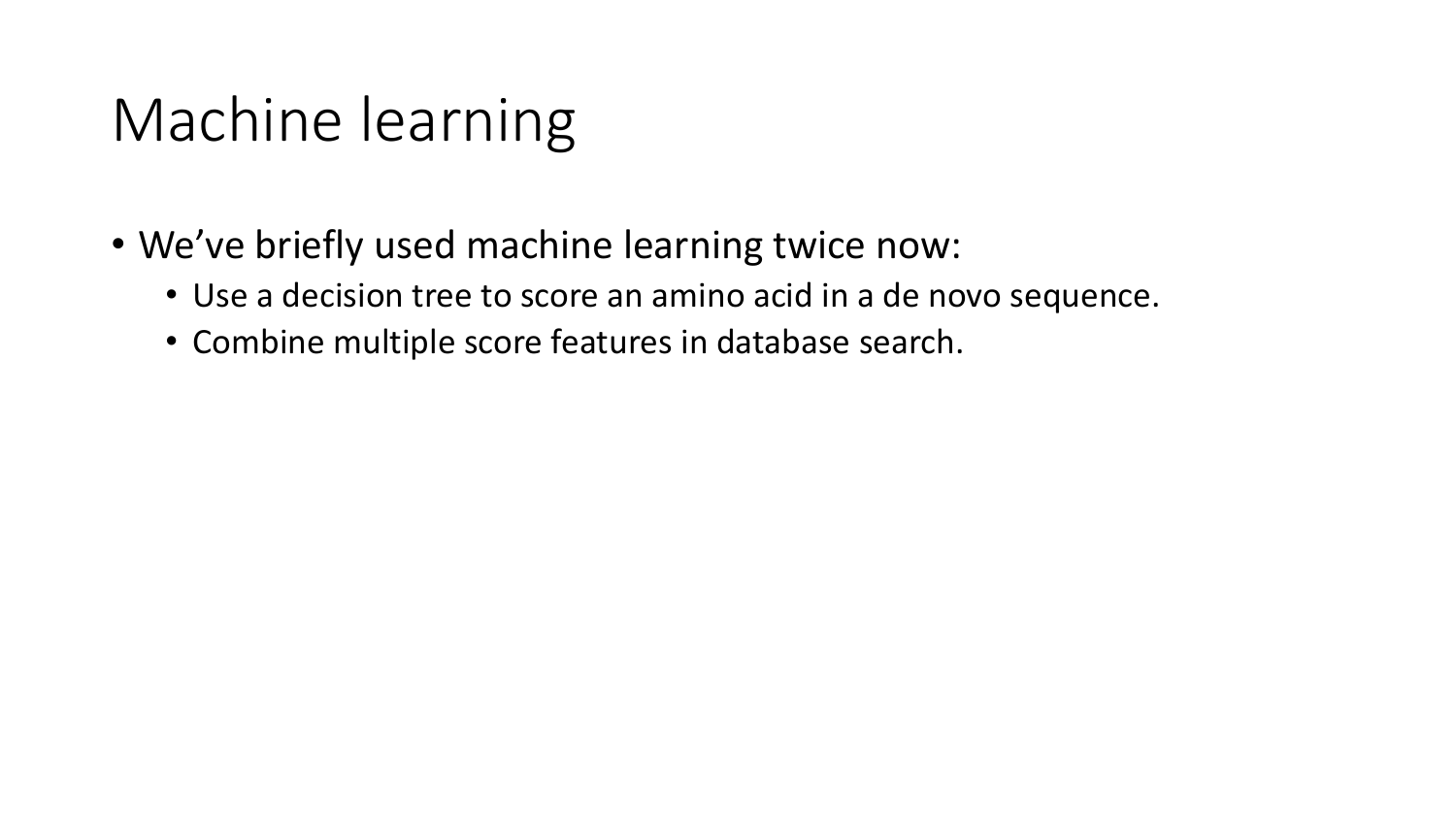## Use a decision tree to determine the amion acid score in de novo sequencing.

*NIST Spectrum Library 340,000 spectra*



169 features 14,000 internal nodes average depth 18.4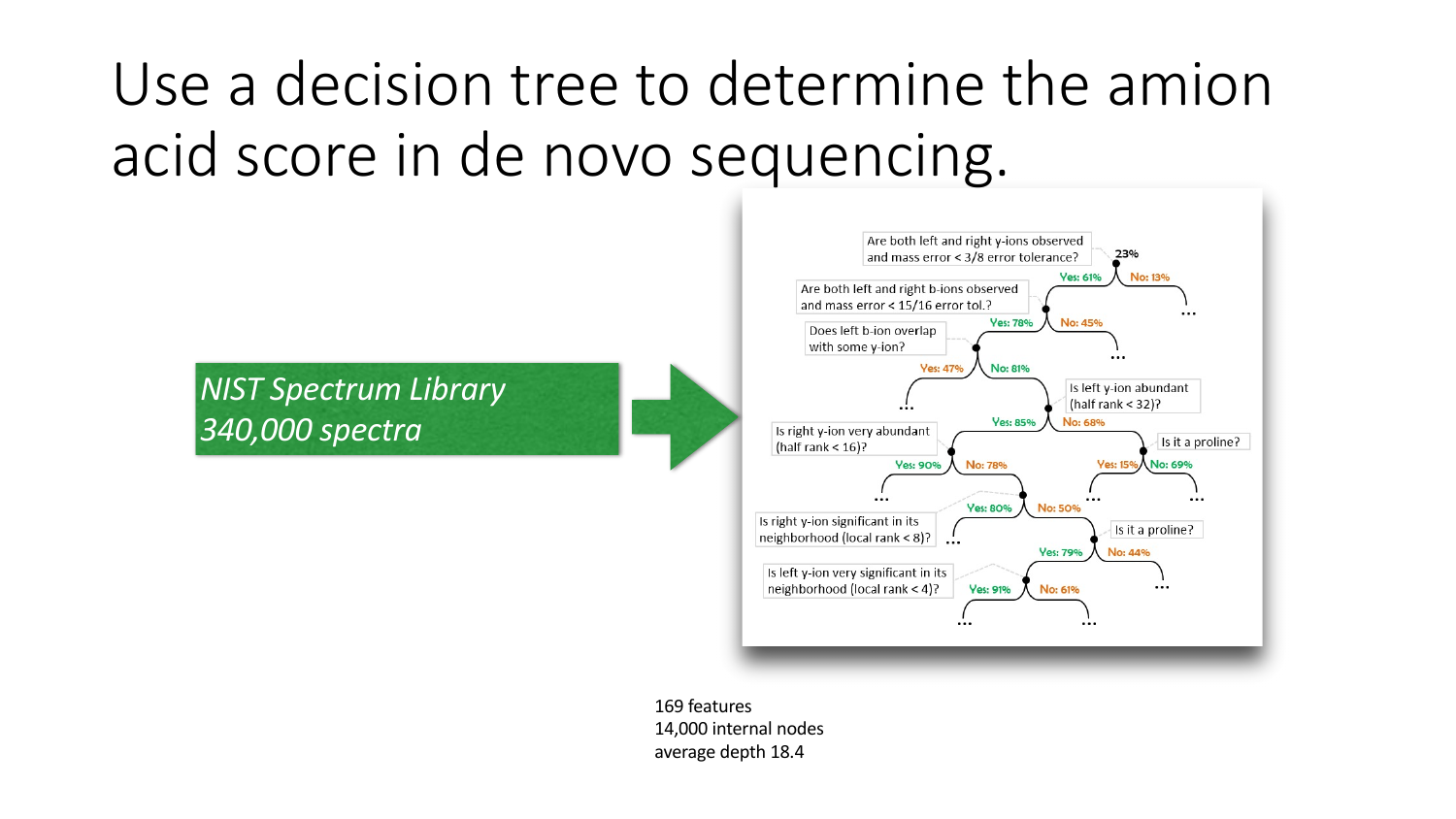#### Use multiple features in PSM score

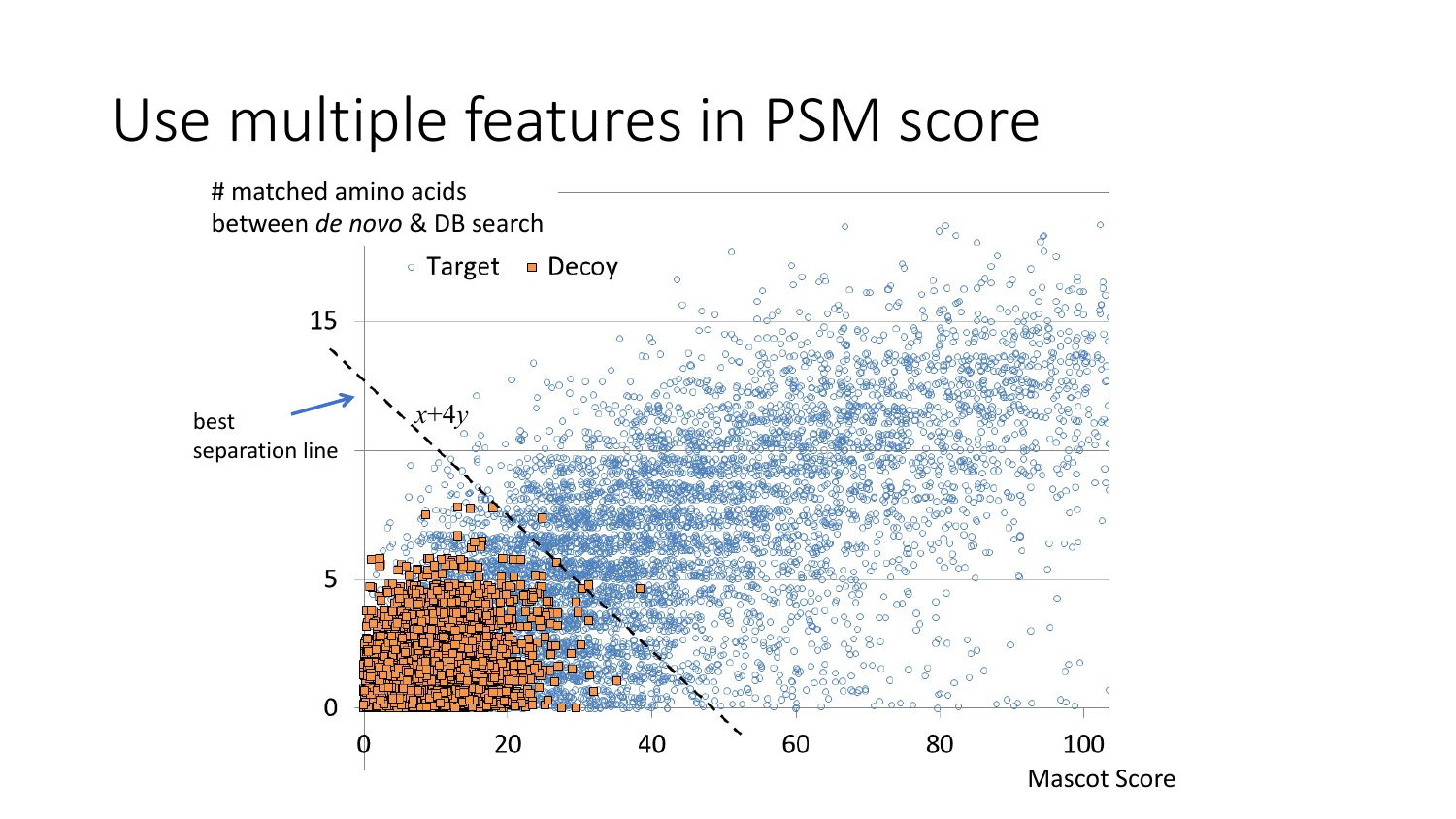#### Combine Multiple Features Together



- Train the coefficients w and b to maximize the separation of true and false data points.
- For training, a cost function is defined and there are optimization algorithms to minimize the cost.
- Under certin cost function and sigmoid activiation, this is equivalent to the logistic regression.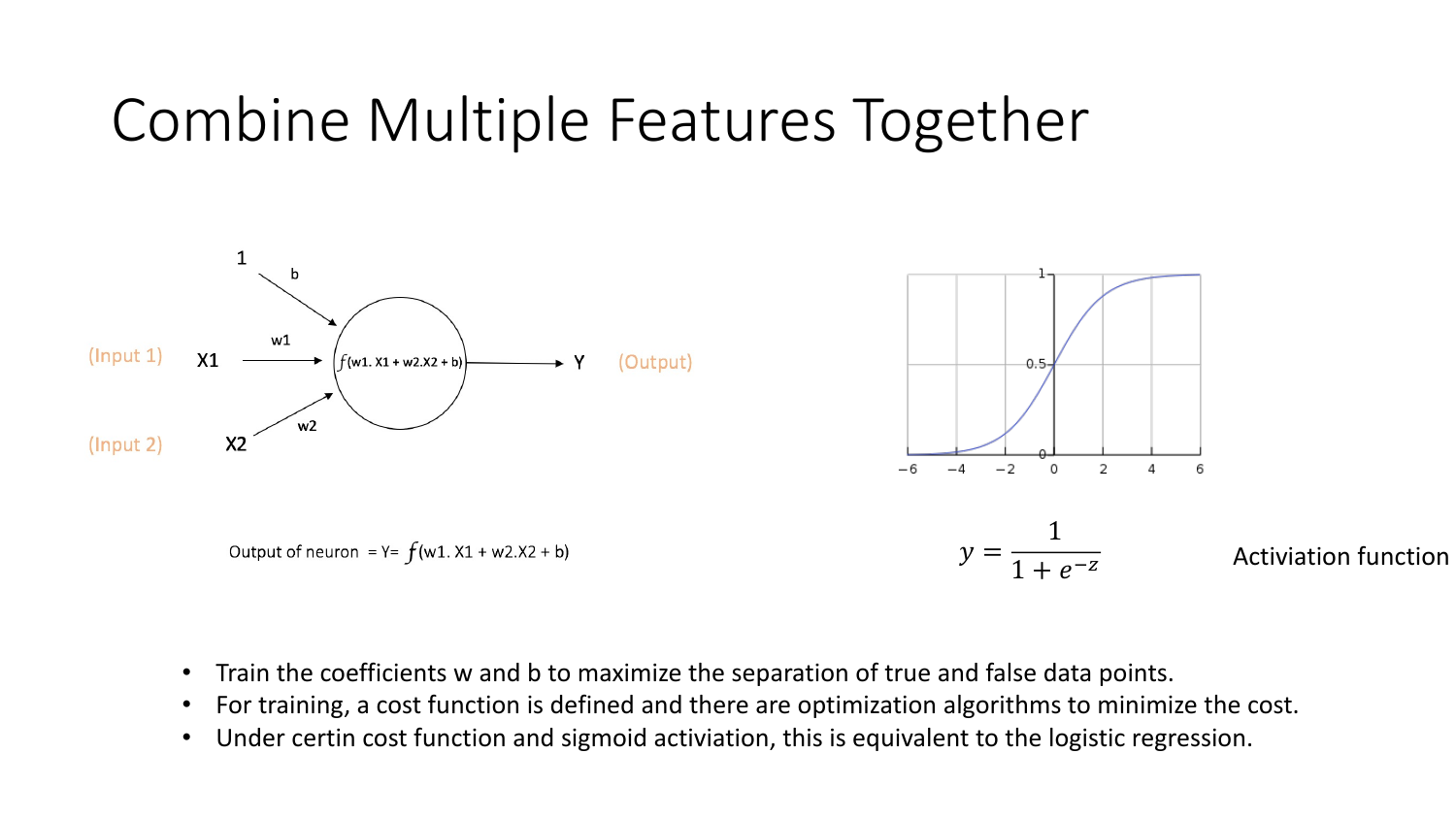### Neural Network

#### A simple neural network



- A neural network just combines many neuons together to fit a more complex nonlinear function.
- Often these neurons are organized in layers.
- The algoritm for training is usually the so-called backpropagation algorithm.
- Main idea behind backpropagation is gradient descent implemented in a nice way.